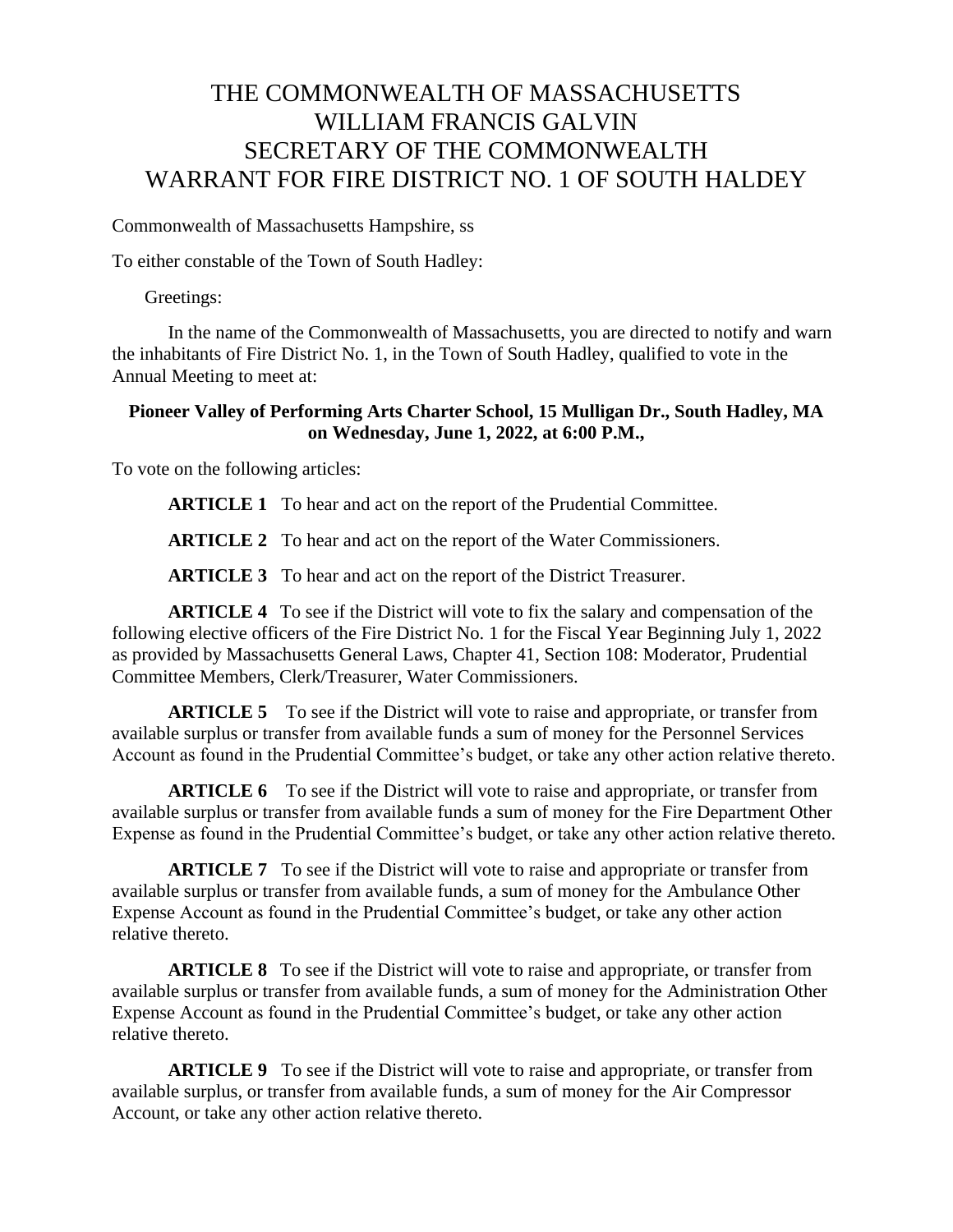**ARTICLE 10** To see if the District will vote to raise and appropriate, or transfer from available surplus, or transfer from available funds, a sum of money for Building Improvements and Preventative Maintenance to the Fire Station Building at 144 Newton Street, or take any other action relative thereto.

**ARTICLE 11** To see if the District will vote to raise and appropriate, or transfer from available surplus, or transfer from available funds, a sum of money for the Fire Department Major Equipment Repair Account, or take any other action relative thereto.

**ARTICLE 12** To see if the District will vote to raise and appropriate, or transfer from available surplus, or transfer from available funds, a sum of money for the Ambulance Computer Account, or take any other action relative thereto.

**ARTICLE 13** To see if the District will vote to raise and appropriate, or transfer from available surplus, or transfer from available funds, a sum of money for the Fire Gear Replacement Account, or take any other action relative thereto.

**ARTICLE 14** To see if the District will vote to raise and appropriate or transfer from available surplus, or transfer from available funds, a sum of money for the Alarm Radio Console Account, or take any other action relative thereto.

**ARTICLE 15** To see if the District will vote to raise and appropriate or transfer from available surplus, or transfer from available funds, a sum of money for SCBA (Self-Contained Breathing Apparatus) Account, or take any other action relative thereto.

**ARTICLE 16** To see if the District will vote to raise and appropriate or transfer from available surplus, or transfer from available funds, a sum of money for District Web Site/Information Technology Account, or take any other action relative thereto.

**ARTICLE 17** To see if the District will vote to raise and appropriate or transfer from available surplus, or transfer from available funds, a sum of money for Debt Principal Account for the Fire Department Ladder Truck, or take any other action relative thereto.

**ARTICLE 18** To see if the District will vote to raise and appropriate, or transfer from available surplus, or transfer from available funds, a sum of money for Debt Interest Account, for the Fire Department Ladder Truck, or take any other action relative thereto.

**ARTICLE 19** To see if the District will vote to raise and appropriate, or transfer from available surplus, or transfer from available funds, a sum of money for the Fire Vehicle Stabilization account, or take any other action relative thereto.

**ARTICLE 20** To see if the District will vote to raise and appropriate or transfer from available surplus, or transfer from available funds, a sum of money for the Ambulance Stabilization Fund Account, or take any other action relative thereto.

**ARTICLE 21** To see if the District will vote to raise and appropriate, or transfer from available surplus, or transfer from available funds, a sum of money for the Fire Department Other Post-Employee Benefits (OPEB) fund, or take any other action relative thereto.

**ARTICLE 22** To see if the District will vote to raise and appropriate, or transfer from available surplus, or transfer from available funds, a sum of money to be paid by the District Treasurer to the Treasurer custodian of the Hampshire County Retirement System, or take any other action relative thereto.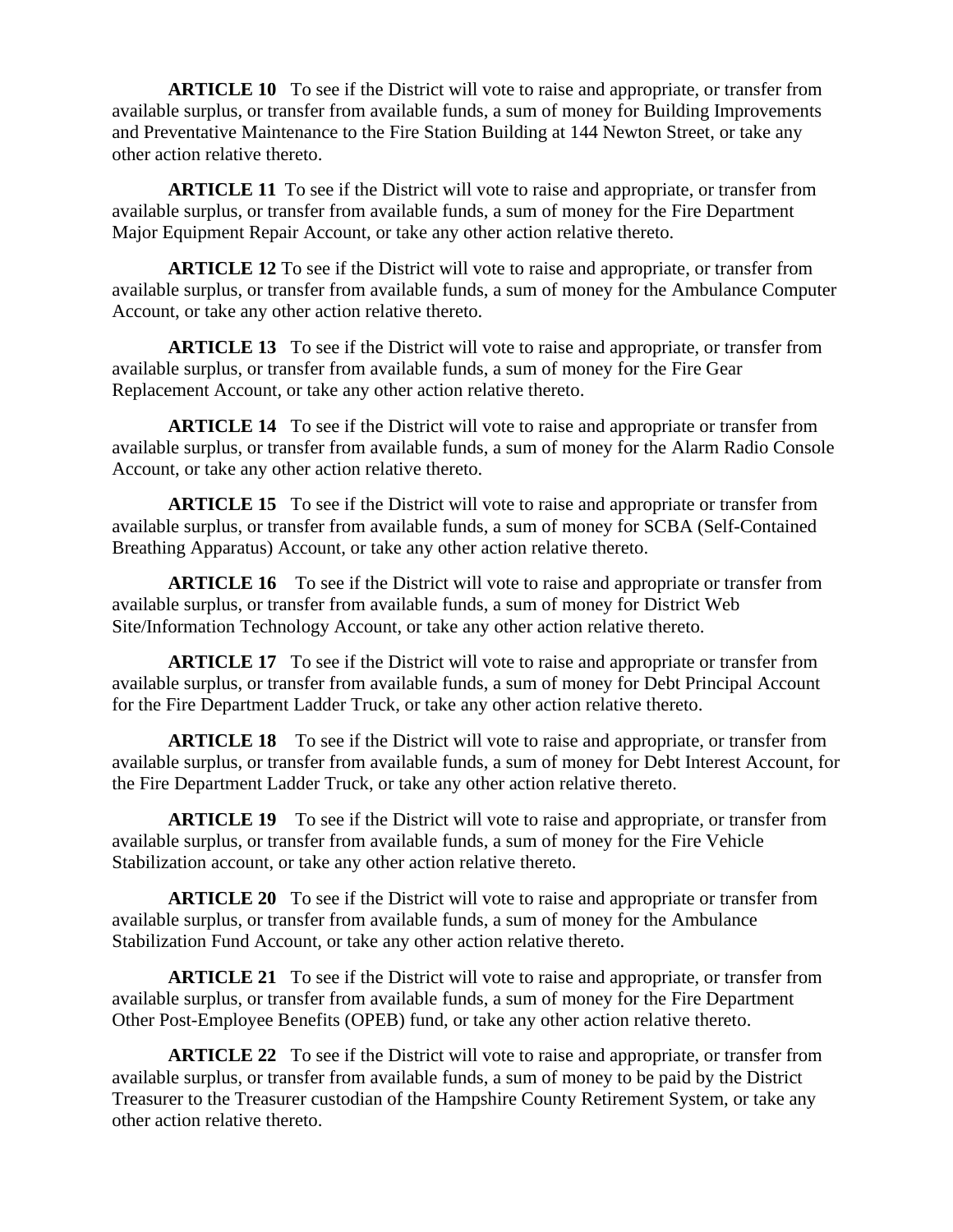**ARTICLE 23** To see if the District will vote to raise and appropriate, or transfer from available surplus, or transfer from available funds, a sum of money for the Medical, Dental and Life Insurance benefits for certain persons in the service of the District, or take any other action relative thereto.

**ARTICLE 24** To see if the District will vote to authorize the Clerk/Treasurer, with the approval of the majority of the Prudential Committee, to make legal and prudent investments of the District's funds all pursuant of the terms, conditions and restrictions of all relevant sections of Massachusetts General Laws Chapter 167, or take any other action relative thereto.

**ARTICLE 25** To see if the District will vote to authorize the District Treasurer, with the approval of the Prudential Committee, to borrow money from time to time in anticipation of revenue for the financial years beginning July 1, 2022, in accordance with the provisions of General Laws, Chapter 44, Section 4 and to renew any note or notes as may be given for a period of less than one year, in accordance with the provisions of General Laws, Chapter 44, Section 17, or take any other action relative thereto.

**ARTICLE 26** To see if the District will vote to allow the Prudential Committee to sell surplus equipment or material, or take any other action relative thereto.

**ARTICLE 27** To see if the District will vote to authorize the Prudential Committee to apply for, accept and expend any State or Federal Grants, or take any other action relative thereto.

**ARTICLE 28** To see if the District will vote to raise from its Water Receipts, transfer from available surplus, or transfer from available funds, a sum of money to defray the operating costs of the Water Department, or take any other action relative thereto.

**ARTICLE 29** To see if the District will vote to raise from its Water Receipts, transfer from available surplus, or transfer from available funds, a sum of money for the Health, Dental & Life Insurance Account, or take any other action relative thereto.

**ARTICLE 30** To see if the District will vote to raise from its Water Receipts, transfer from available surplus, or transfer from available funds, a sum of money to be paid by the District Treasurer to the Treasurer Custodian of the Hampshire County Retirement System, or take any other action relative thereto.

**ARTICLE 31** To see if the District will vote to raise from its Water Receipts, transfer from available surplus, or transfer from available funds, a sum of money for the Water Tank Stabilization Account, or take any other action relative thereto.

**ARTICLE 32** To see if the District will vote to raise from its Water Receipts, transfer from available surplus or transfer from available funds a sum of money for the Water Main Leak Detection Account, or take any other action relative thereto.

**ARTICLE 33** To see if the District will vote to raise from its Water Receipts, transfer from available surplus or transfer from available funds a sum of money for the Water OPEB fund, or take any other action relative thereto.

**ARTICLE 34** To see if the District will vote to raise from its Water Receipts, transfer from available surplus or transfer from available funds a sum of money for the Leaping Wells Watershed Account, or take any other action relative thereto.